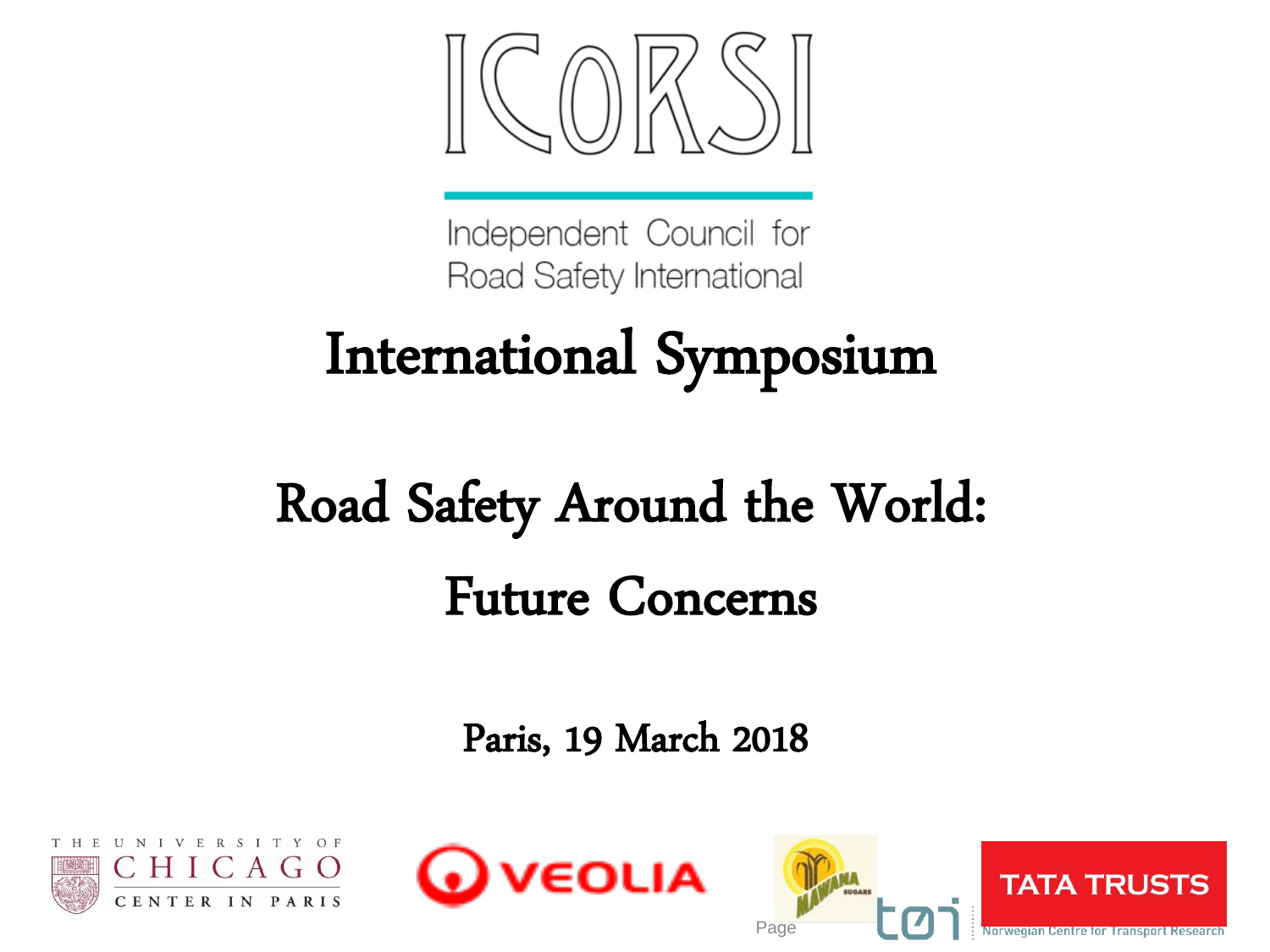

# The development of knowledge: an evolutionary interpretation

ICORSI workshop in Paris, March 20, 2018

Rune Elvik, Institute of Transport Economics (re@toi.no)

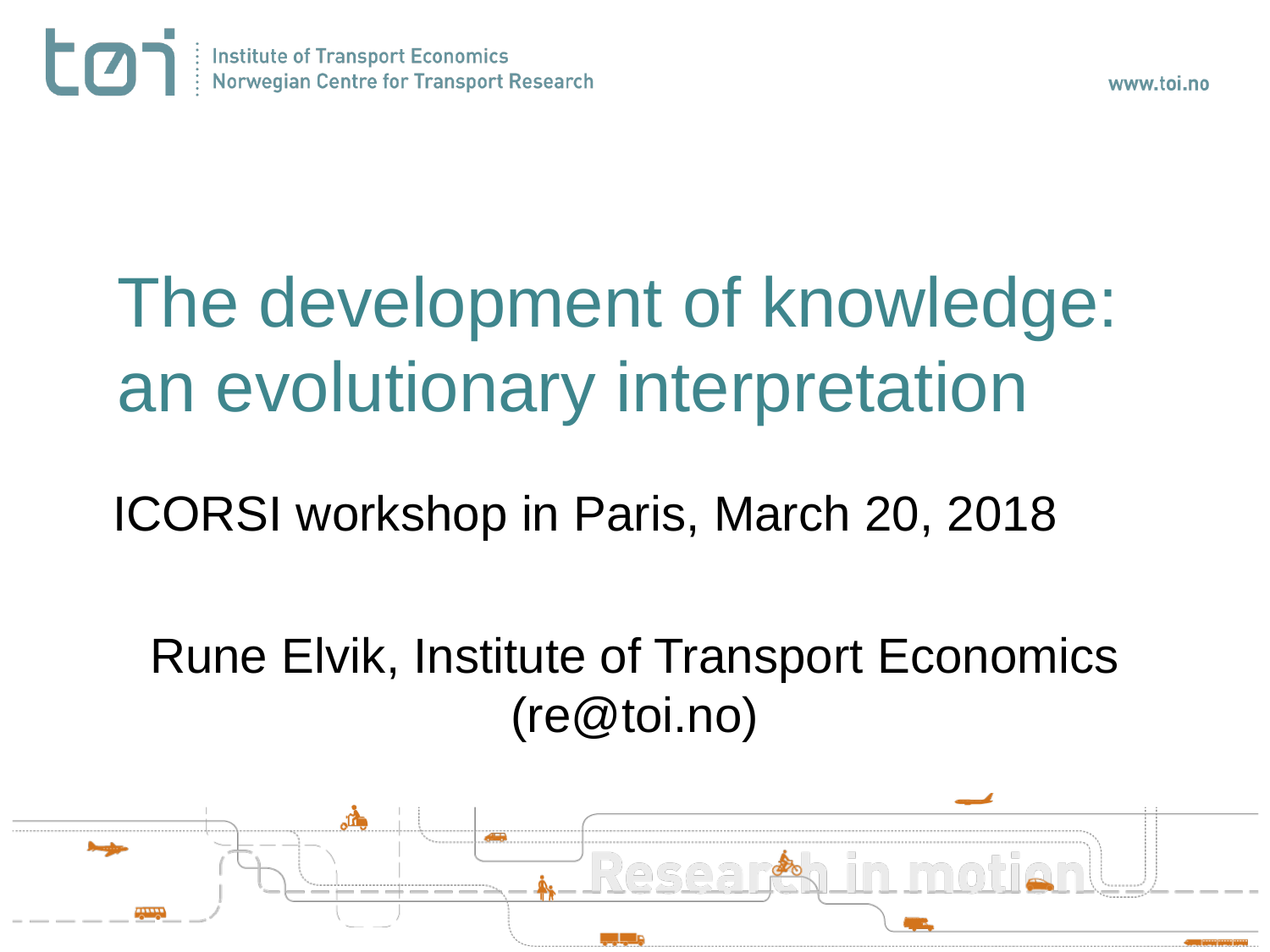## The presentation is based on:

- Can evolutionary theory explain the slow development of knowledge about the level of safety built into roads?
- Accident Analysis and Prevention, 106, (2017) 166-172
- The paper is strongly inspired by a series of papers by Ezra Hauer
- He also reviewed my paper and helped me develop and improve it a lot

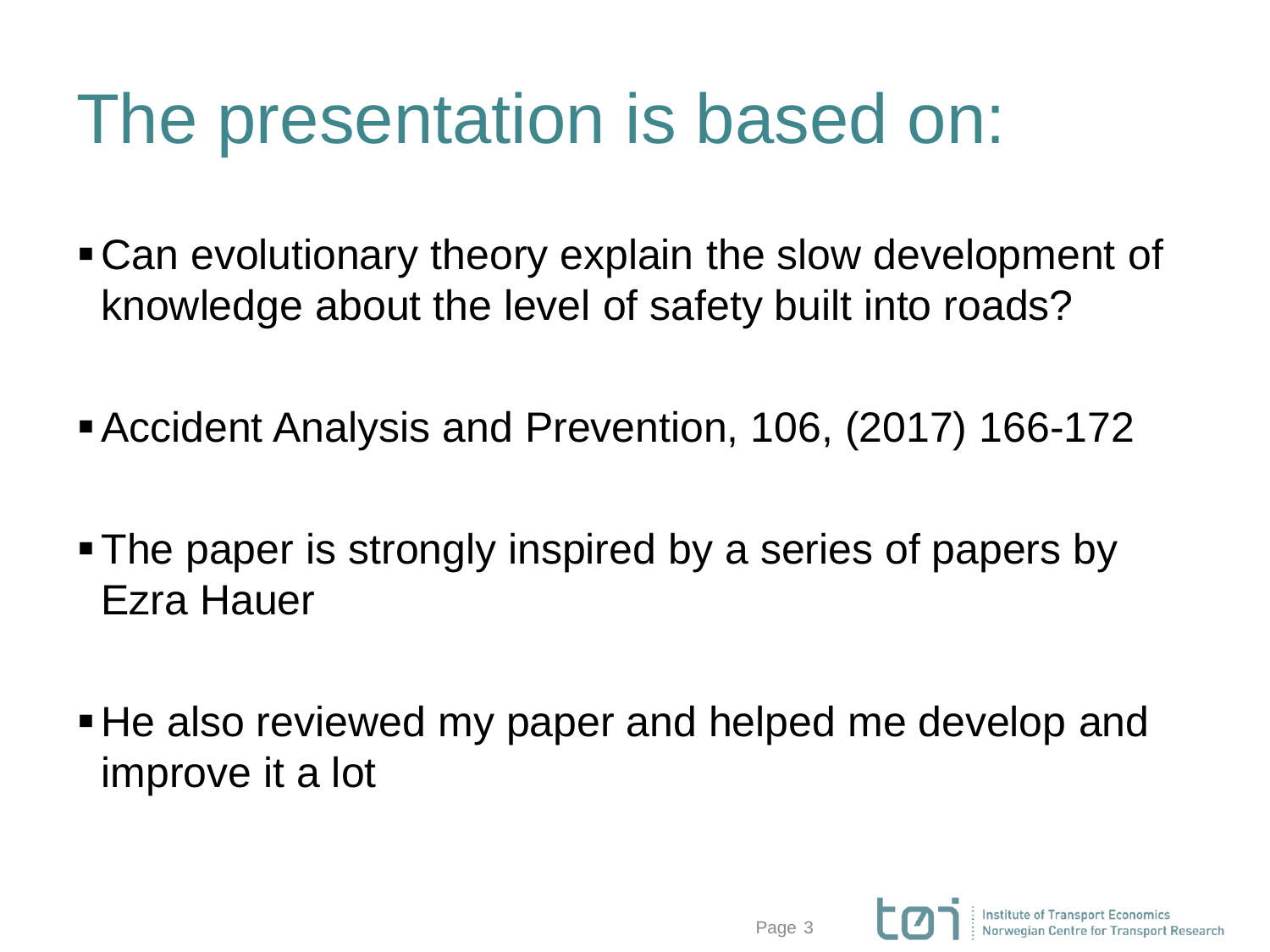## Two ways in which knowledge can develop

- Planned:
	- *By means of programmes for research and development*
	- *With clearly stated objectives for the results to be achieved*
	- *«By 2020 nobody shall be killed in a Volvo car»*
- Unplanned:
	- *By discovery by surprise (you did not expect to discover anything, but did all the same) – learning by doing*
	- *By trial-and-error (can be effective if error elimination is effective)*
	- *By imitation (you try to repeat what seems to work)*
- The development of knowledge about the level of safety built into roads has largely been unplanned

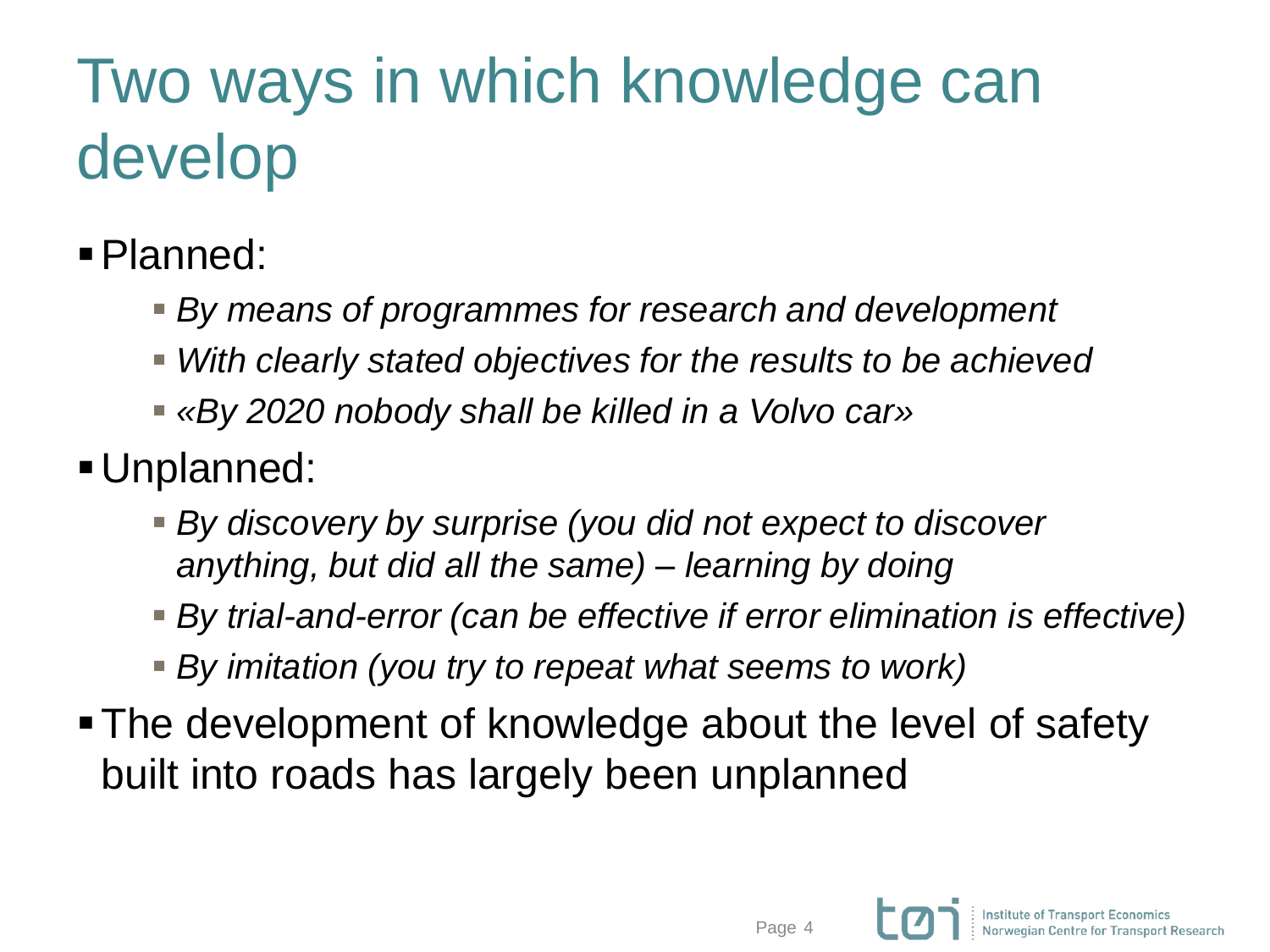### An evolutionary theory of knowledge

- Knowledge initially develop through learning by doing
- It is at that stage unintentional
- You simply discover changes that are favourable (successful mutations)
- You may then try to repeat the success by means of trialand-error
- Practices that are believed to work well, are encoded so that they become a routine, or:
- Successful mutations are carried forward to the next generation by means of routines

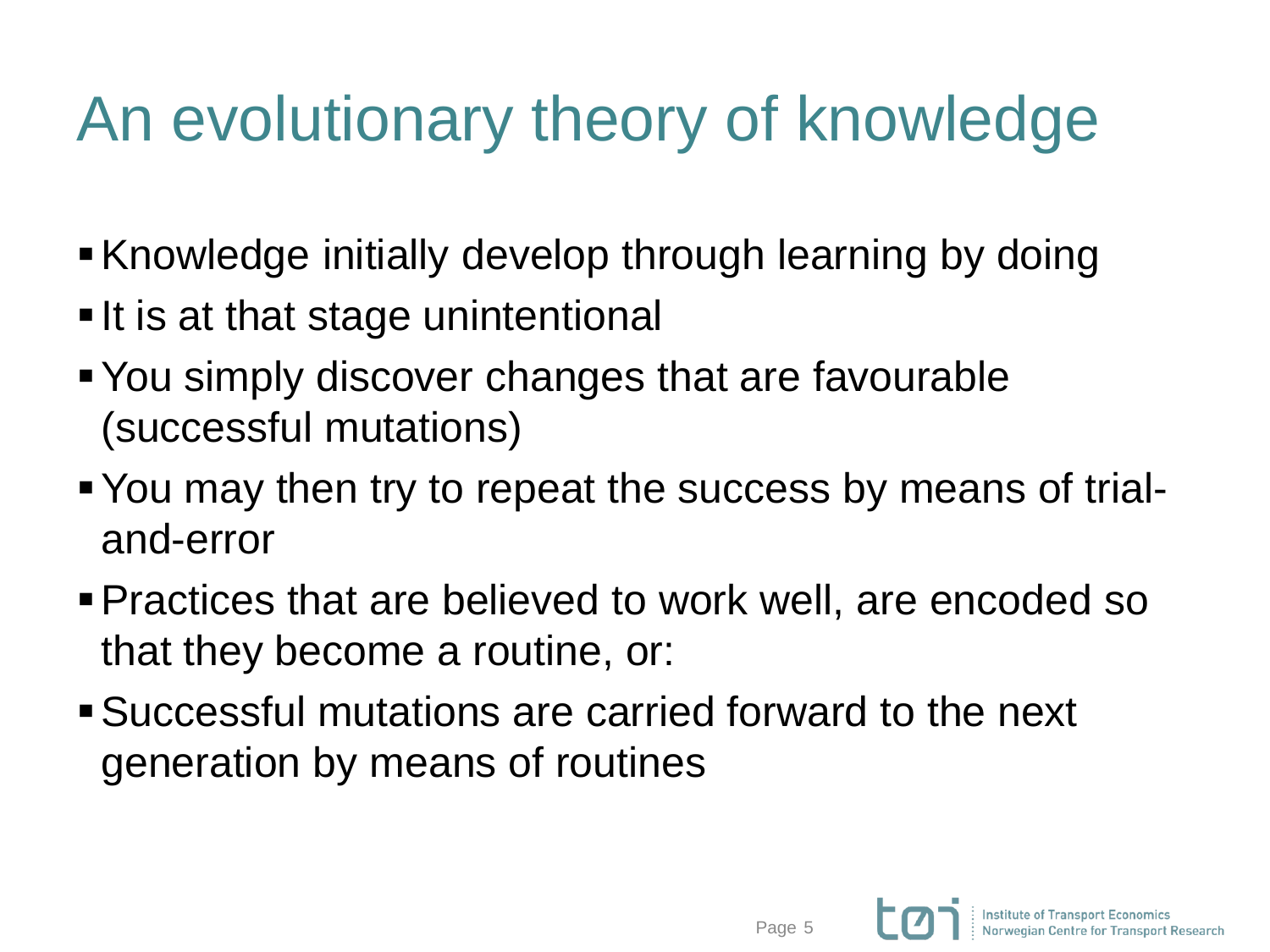# Learning by doing

"The boat builder may be very skilled, yet, no two boats are perfectly identical to the smallest detail. The differences arising this way must be regarded as random. But if a small difference between two boats is associated with a noticeable difference in performance at sea, it is not random if such a difference is detected. Sailors will urge the boat builder to copy the boat that performed best at sea. The boat builder will now try to copy the boat performing best at sea, and may embark on a set of trials, each involving a small change to the boat, in order to develop a boat that surpasses the performance at sea of any previously built boat."

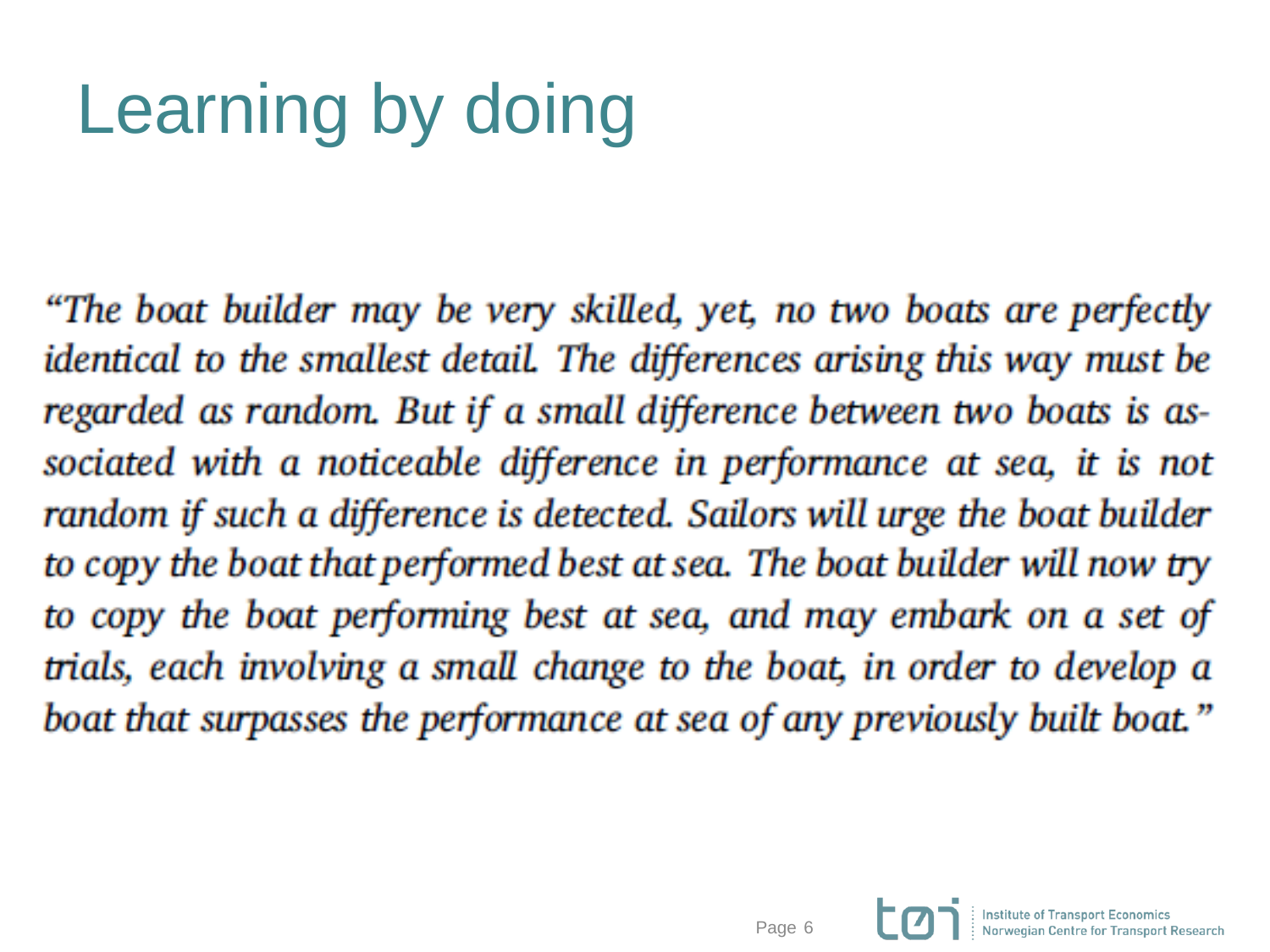### Evidence of an evolutionary process

- Improvements in safety are discovered by simple observation:
	- *Naive before-and-after comparisons (the simplest and most widely available way of observing apparent changes in safety)*
- What you look for is what you find:
	- *You are looking for changes in safety; if you find them, you attribute them to the treatment*
- You try to preserve success by encoding it:
	- *Accident warrants are developed for the use of certain safety treatments*

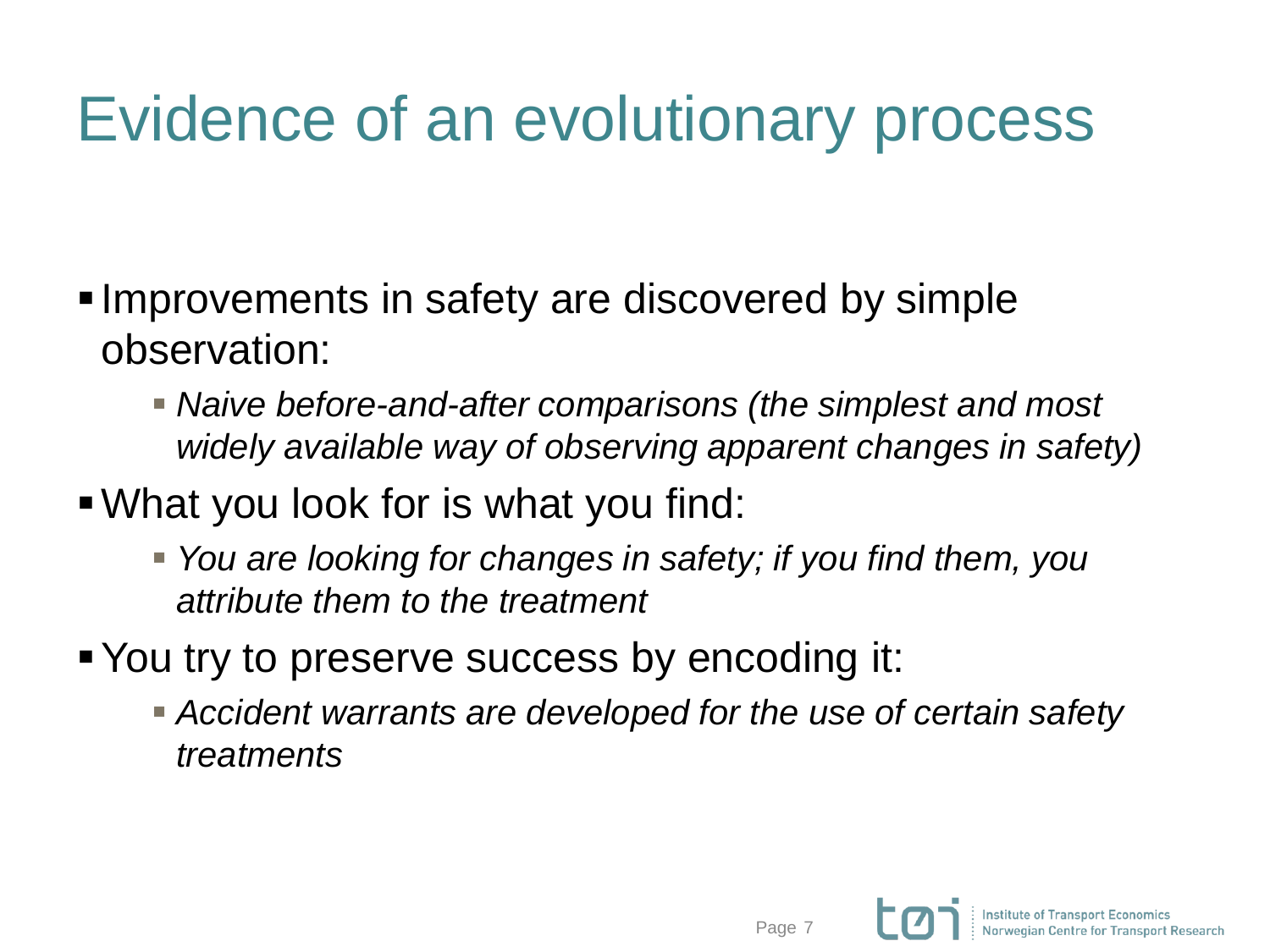#### **Effects attributed to black spot treatment by control for confounding**



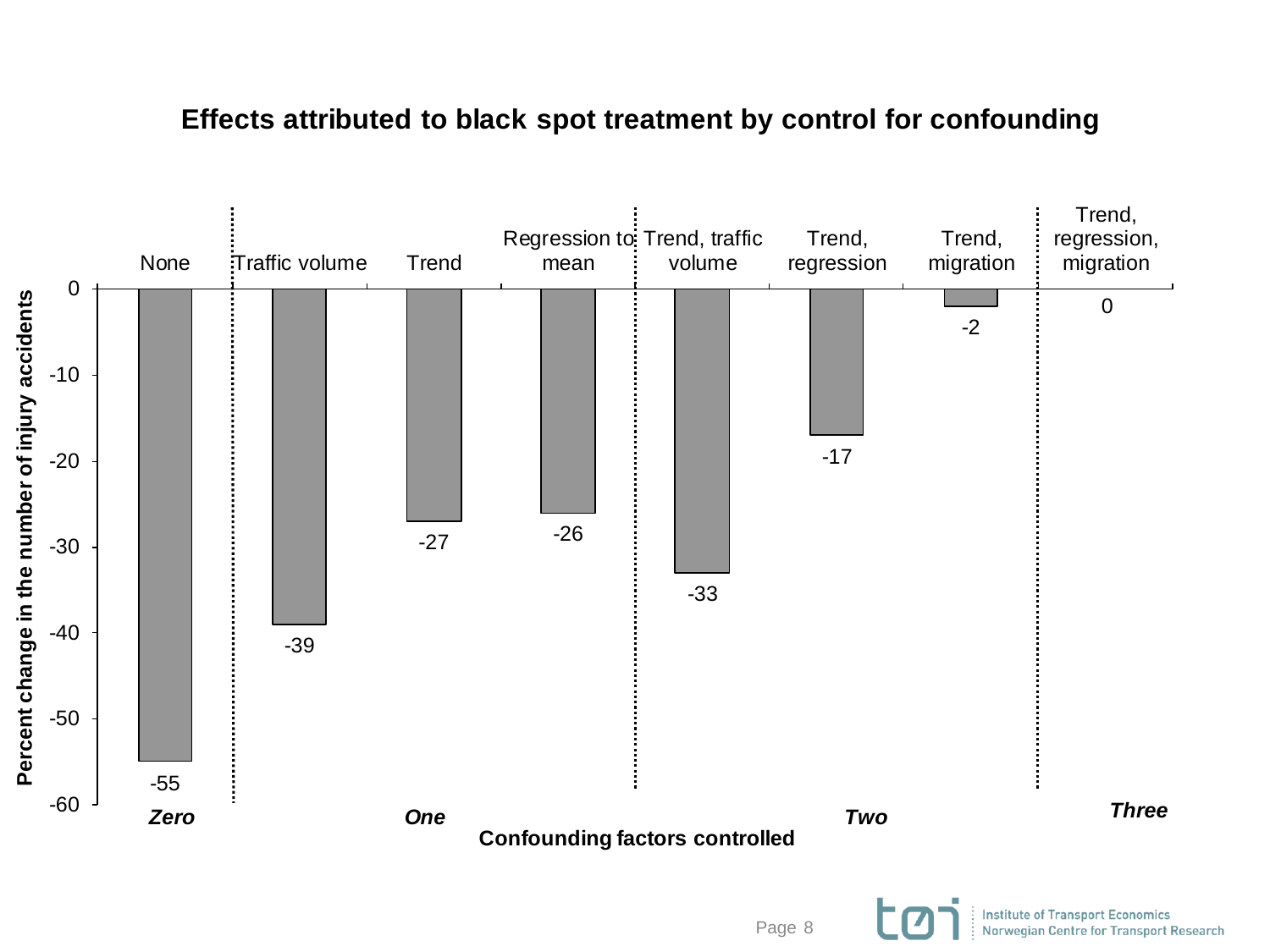#### An accident warrant (MUTCD 2009)

"In addition, the use of YIELD or STOP signs should be considered ... where one or more of the following conditions exist: ...C. Crash records indicate that five or more crashes that involve the failure to yield the right-of-way at the intersection under the normal right-of-way rule have been reported within a 3-year period, or that three or more such crashes have been reported within a 2-year period."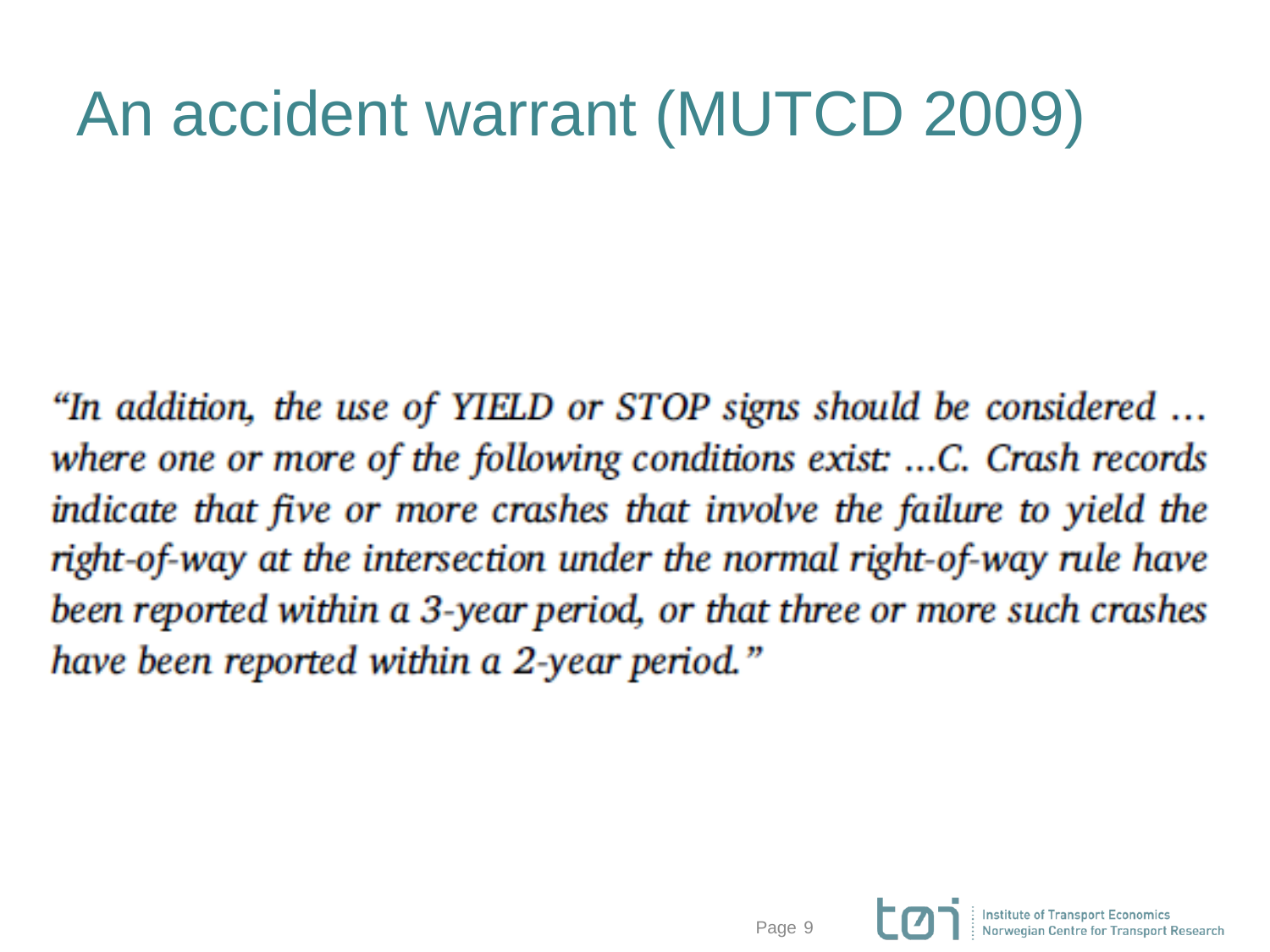# The denial of confounding

"There is much talk in statistical circles about this oscillation being a phenomenon of chance (the 'regression toward the mean' so often mentioned). But an examination of the personal files of the PUTCO drivers show that these oscillations are, on the whole, anything but chance-directed. In fact, any sudden improvement is usually closely associated with disciplinary action."

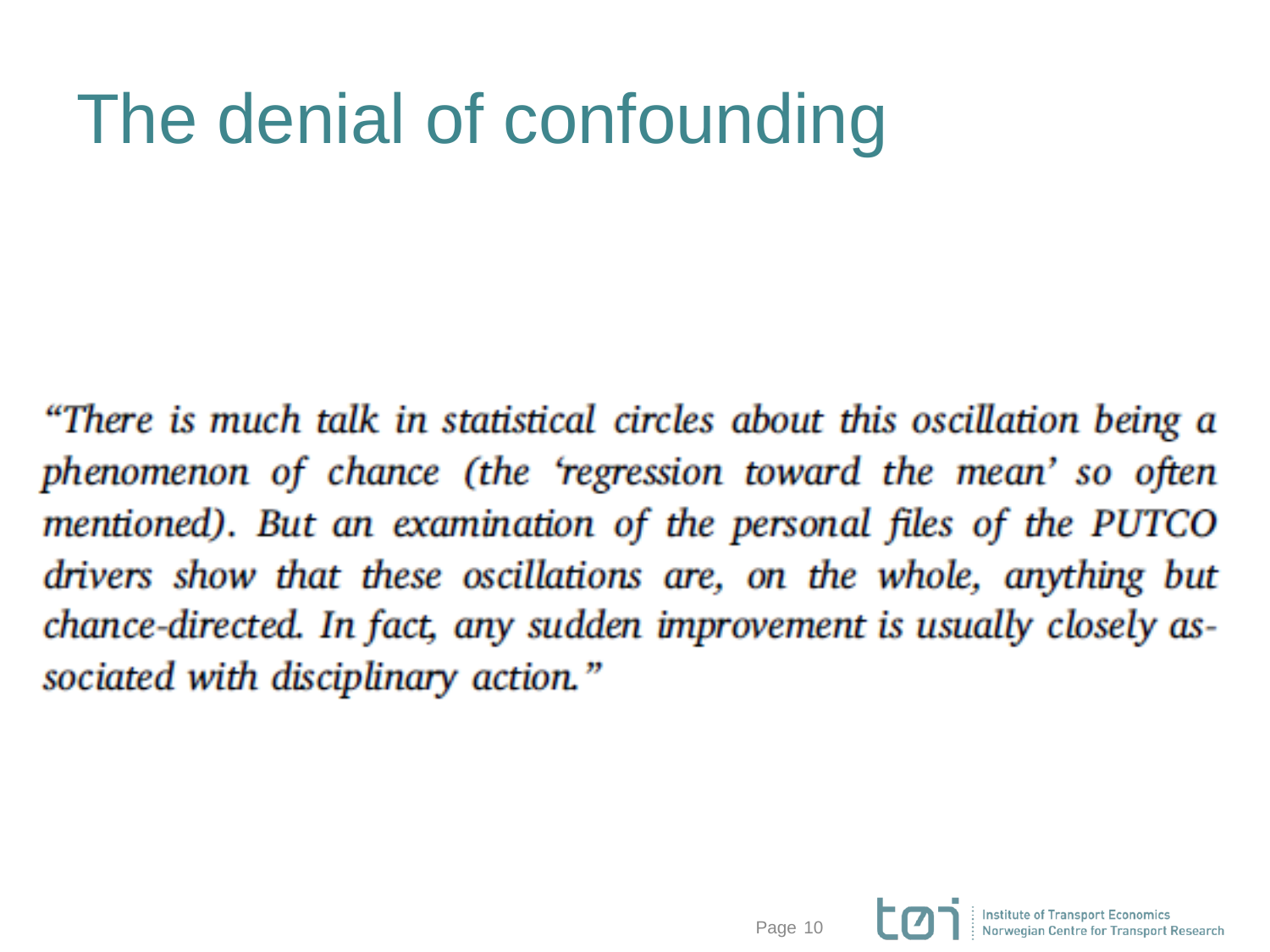# How to be completely wrong

Regression-to-the-mean in PUTCO accident data quoted by Shaw and Sichel (1971).

| Number of<br>accidents | Number of<br>drivers | Total<br>accidents | Accidents<br>second period | Predicted<br>number of<br>accidents |
|------------------------|----------------------|--------------------|----------------------------|-------------------------------------|
| 0                      | 52                   | 0                  | 47                         | 47.8                                |
|                        | 44                   | 44                 | 45                         | 46.8                                |
| 2                      | 26                   | 52                 | 27                         | 31.4                                |
| 3                      | 16                   | 48                 | 27                         | 21.7                                |
| 4                      | 3                    | $12 \,$            | 4                          | 4.5                                 |
| 5                      | $\bf{0}$             | 0                  | O                          | 0.0                                 |
| 6                      |                      | 6                  | 4                          | 1.8                                 |
| <b>Total</b>           | 142                  | 162                | 154                        | 154.0                               |
| Mean per<br>driver     | 1.141                |                    |                            |                                     |
| Variance               | 1.346                |                    |                            |                                     |

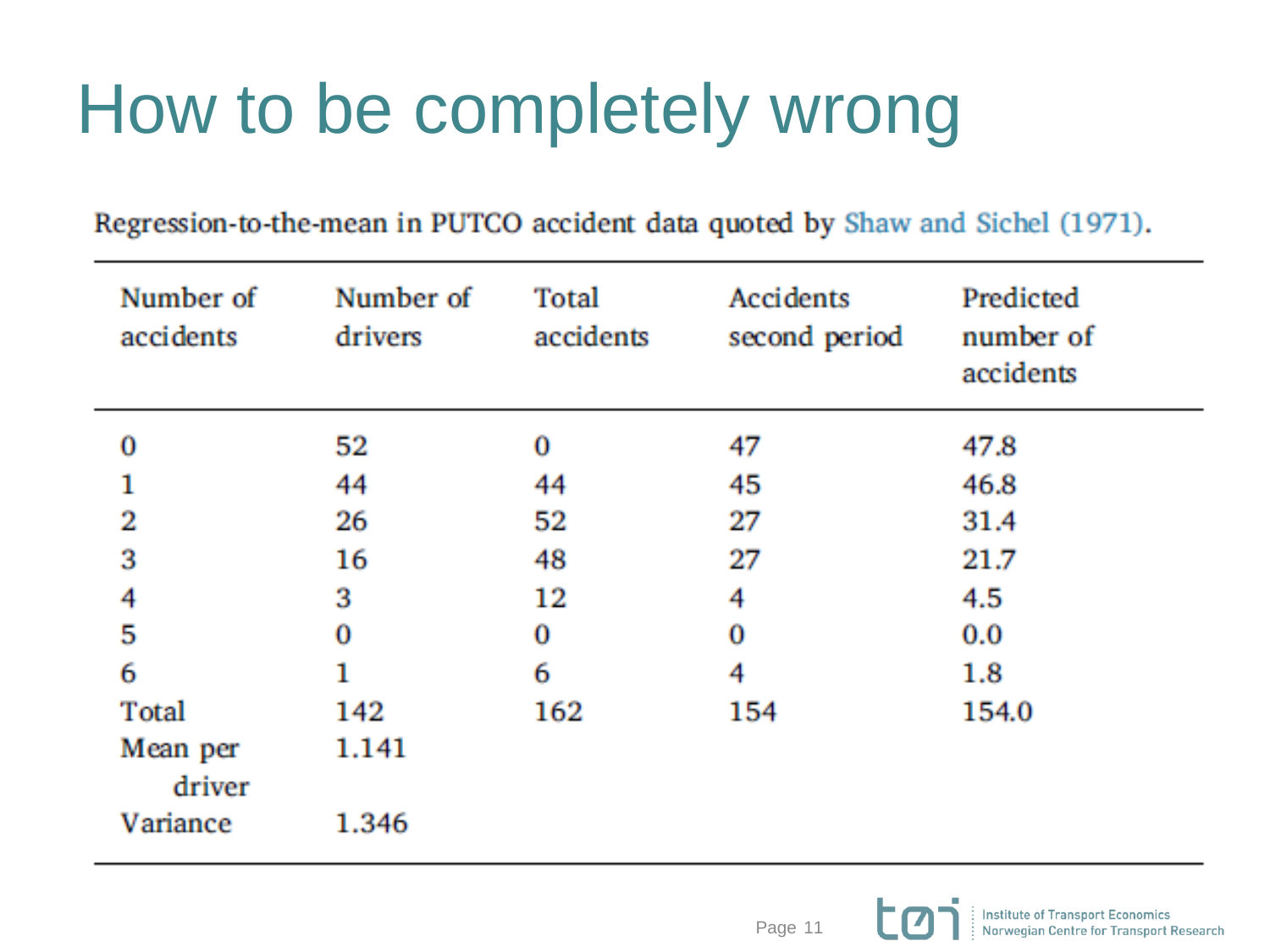#### **Recent US studies of the relationship between horizontal curve radius and the number of accidents**